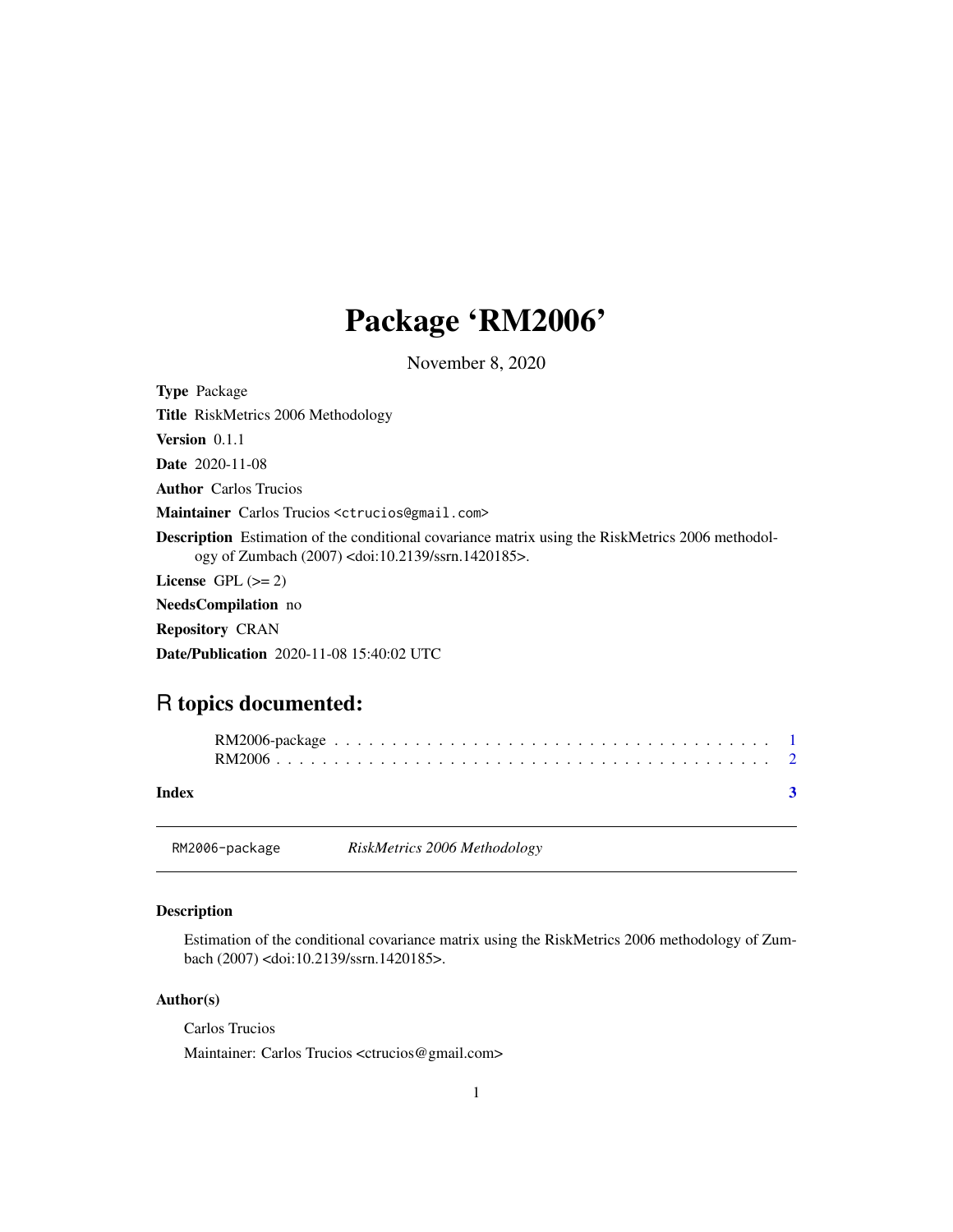#### <span id="page-1-0"></span>References

Zumbach, G. (2007) The Riskmetrics 2006 methodology. Available at SSRN: https://ssrn.com/abstract=1420185 or http://dx.doi.org/10.2139/ssrn.1420185

RM2006 *RiskMetrics 2006 Methodology*

#### Description

Estimation of the conditional covariance matrix using the RiskMetrics 2006 methodology of Zumbach (2007).

#### Usage

RM2006(data, tau0, tau1, kmax,rho)

#### Arguments

| data | Matrix containing a TxK time series returns. |
|------|----------------------------------------------|
| tau0 | optional input parameter. Default 1560       |
| tau1 | optional input parameter. Default 4          |
| kmax | optional input parameter. Default 14         |
| rho  | optional input parameter. Default 1.4142     |

#### Details

More details can be found in Zumbach (2007) and in the MFE Toolbox of Kevin Sheppard (function riskmetrics2006).

#### Value

The funcion returns an array containing for each  $t$  ( $t = 1, ..., T+1$ ) a KxK matrix with the conditional covariance matrix estimates.

#### Author(s)

Carlos Trucios

#### References

Zumbach, G. (2007) The Riskmetrics 2006 Methodology. Available at SSRN: https://ssrn.com/abstract=1420185 or http://dx.doi.org/10.2139/ssrn.1420185

#### Examples

```
Data=matrix(rnorm(1000),nrow = 100, ncol = 10)
RM2006(Data)
```